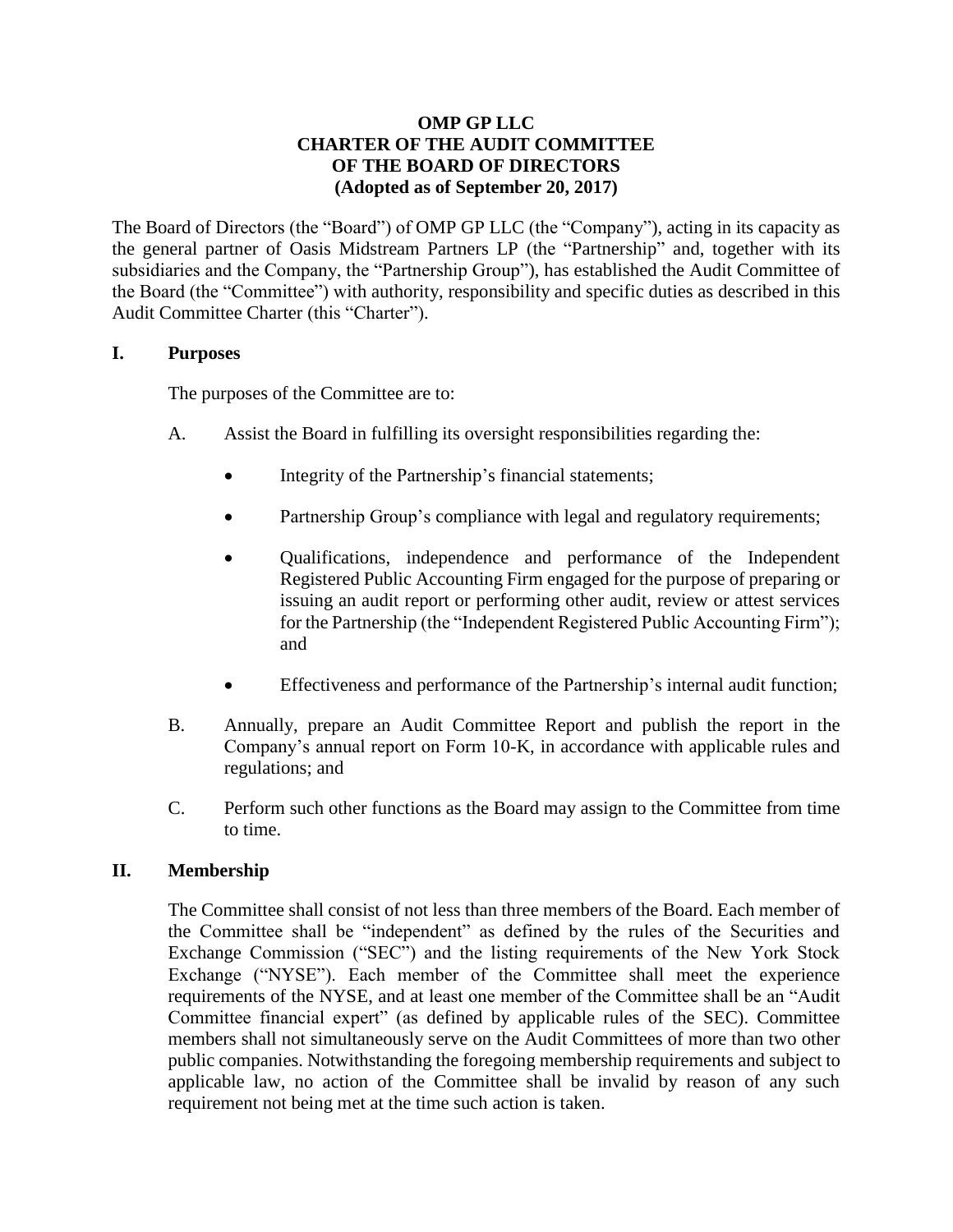The members of the Committee and its Chairman shall be selected annually by the Board and shall serve at the pleasure of the Board. Any vacancy on the Committee shall be filled by, and any member of the Committee may be removed by, an affirmative vote of a majority of the Board. If a Chairman is not designated by the Board or present at a meeting, the Committee may designate a Chairman by majority vote of the Committee members then in office.

### **III. Authority and Responsibilities**

The Committee is delegated all authority of the Board as may be required or advisable to fulfill the purposes of the Committee. Without limiting the generality of the preceding statements, the Committee shall have authority, and is entrusted with the responsibility, to take the following actions:

#### A. *Authority*

The Committee shall have the authority to:

- 1. Conduct or authorize investigations into any matter, including, but not limited to, complaints relating to accounting, internal accounting controls or auditing matters, within the scope of the responsibilities delegated to the Committee as it deems appropriate, including the authority to request any officer, employee or advisor of the Partnership Group to meet with the Committee or any advisors engaged by the Committee.
- 2. Retain and determine funding for independent legal counsel, accounting experts and other advisors, including the sole authority to appoint or replace the Independent Registered Public Accounting Firm, as it deems necessary or appropriate to fulfill its responsibilities. The Committee may also utilize the services of the Partnership Group's regular outside legal counsel or other advisors to the Partnership Group. The Partnership Group shall provide for appropriate funding, as determined by the Committee, for payment of (a) compensation to any Independent Registered Public Accounting Firm engaged for the purpose of rendering or issuing an audit report or performing other audit, review or attest services for the Partnership; (b) compensation to any advisors employed by the Committee; and (c) ordinary administrative expenses of the Committee that are necessary or appropriate in carrying out its duties.
- 3. Delegate to its Chairman, any one of its members or any subcommittee it may form, the responsibility and authority for any particular matter, as it deems appropriate from time to time under the circumstances. However, subcommittees shall not have the authority to engage independent legal counsel, accounting experts or other advisors unless expressly granted such authority by the Committee. Each subcommittee shall keep minutes and regularly report to the Committee.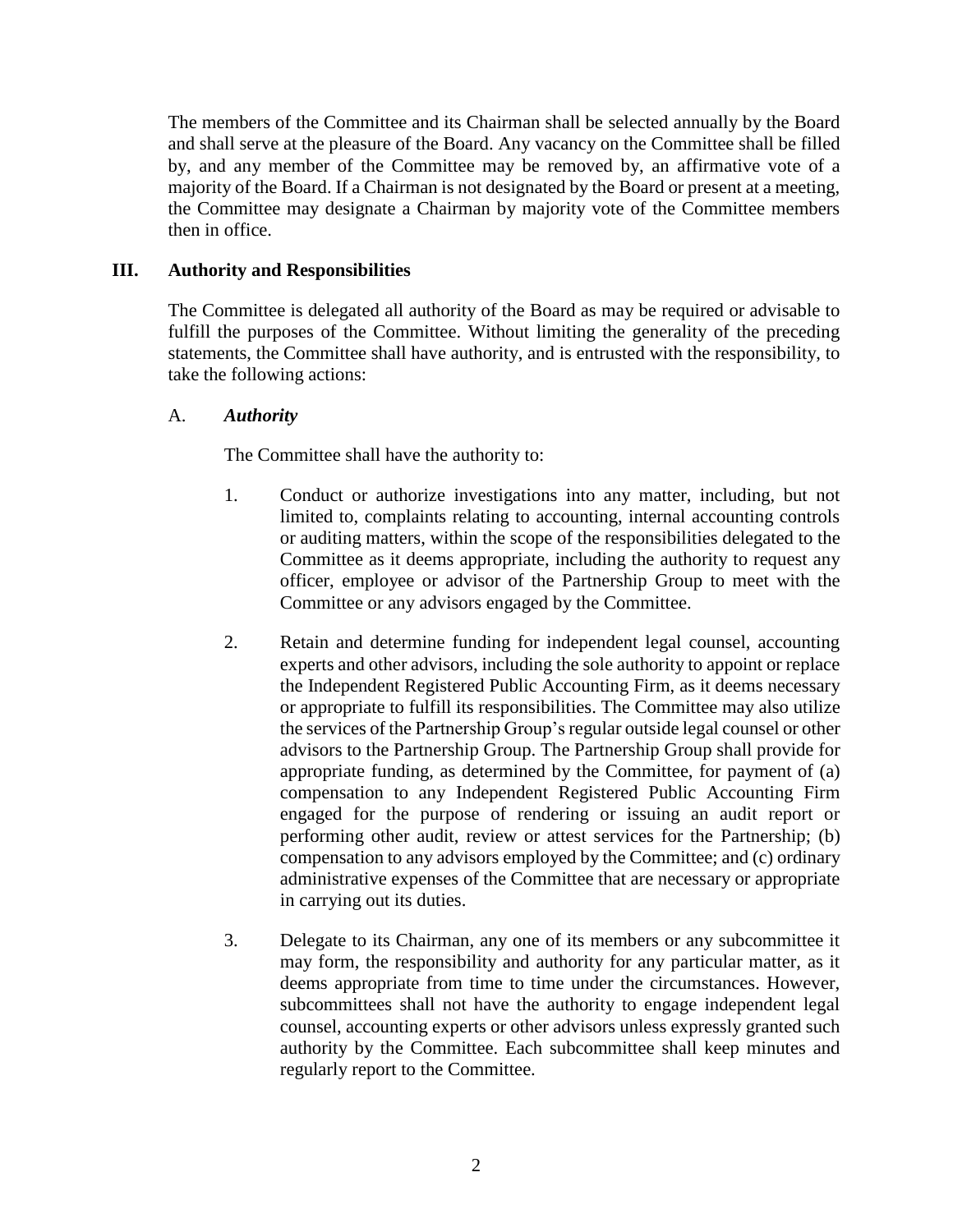# B. *Responsibilities*

The Committee's responsibilities are limited to oversight.

### *Interaction with the Independent Registered Public Accounting Firm*

- 1. *Appointment and Oversight*. The Committee shall be directly responsible for the appointment, compensation, retention and oversight of the work of the Independent Registered Public Accounting Firm hired for the purpose of preparing or issuing an audit report or performing other audit, review or attest services for the Partnership. The Committee and the Independent Registered Public Accounting Firm will discuss the firm's responsibilities and the responsibilities of management (the "Management") in the audit process. The Independent Registered Public Accounting Firm shall report directly to the Committee and the Committee shall routinely review such firm's performance. In addition, the Committee shall oversee the resolution of any disagreements between Management and the Independent Registered Public Accounting Firm regarding financial reporting.
- 2. *Pre-Approval of Services*. Before the Independent Registered Public Accounting Firm is engaged by the Partnership Group to render audit or non-audit services, the Committee shall pre-approve the engagement. The Committee may establish pre-approval policies and procedures for the approval of audit and permitted non-audit services, and pre-approval of audit and non-audit services will not be required if the engagement for the services is entered into pursuant to such pre-approval policies and procedures. The Chairman of the Committee has the authority to grant preapprovals, provided such approvals are within the pre-approval policy and presented to the Committee at a subsequent meeting.
- 3. *Independence of Registered Public Accounting Firm*. The Committee shall, at least annually, review the independence and quality control procedures of the Independent Registered Public Accounting Firm and the experience and qualifications of the Independent Registered Public Accounting Firm's senior personnel that are providing audit services to the Partnership. In conducting its review, the Committee shall:
	- (a) Obtain and review a report prepared by the Independent Registered Public Accounting Firm describing (i) the firm's internal qualitycontrol procedures and (ii) any material issues raised by the most recent internal quality-control review, or peer review, of the firm, or by any inquiry or investigation by governmental or professional authorities, within the preceding five years, involving one or more independent audits carried out by the firm, and any steps taken to deal with any such issues.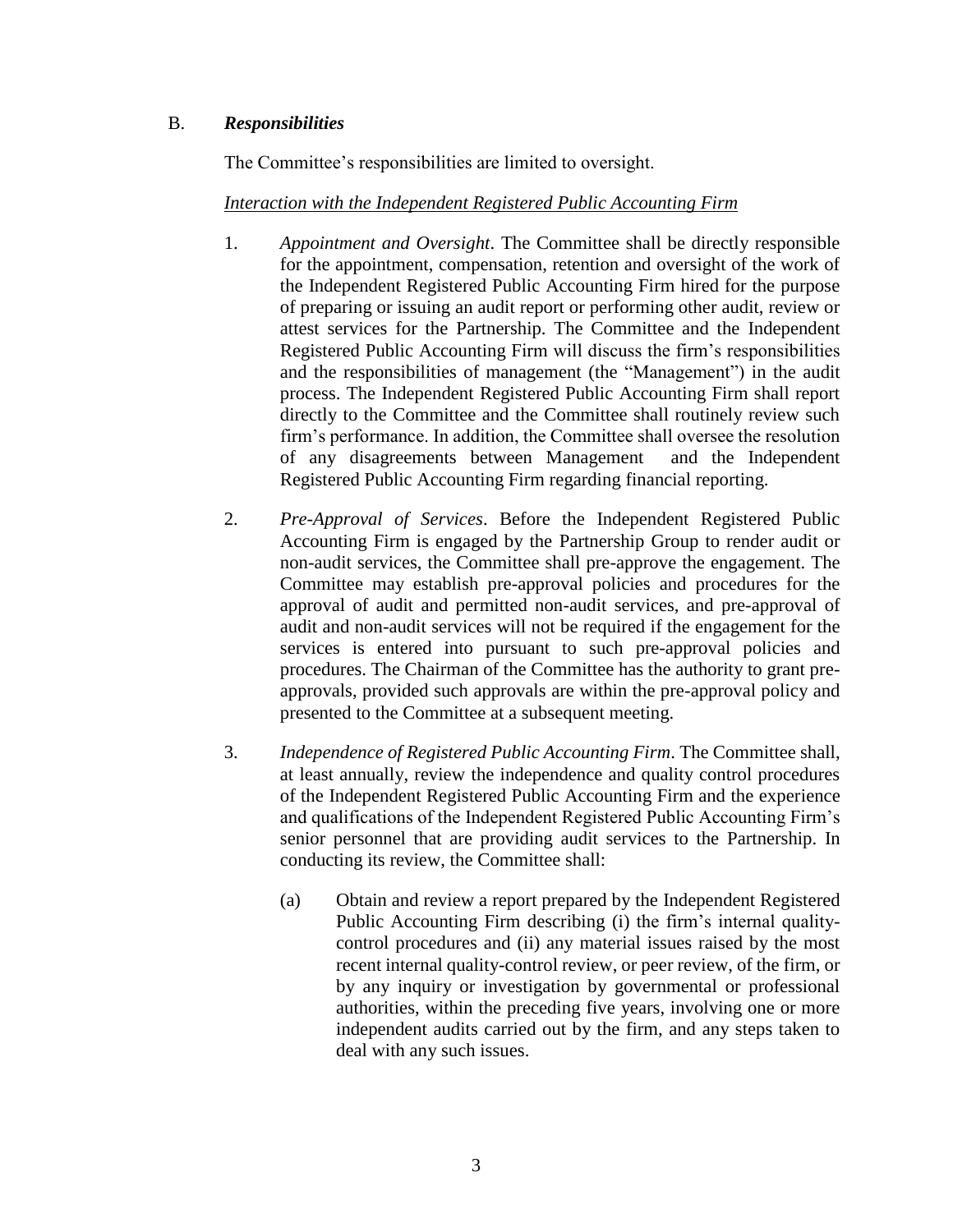- (b) Discuss with representatives of the Independent Registered Public Accounting Firm its independence from the Partnership Group, and obtain and review a written statement prepared by the Independent Registered Public Accounting Firm describing all relationships between the Independent Registered Public Accounting Firm and the Partnership Group, including any relationships between the independent registered public accounting firm and members of the Company's management, consistent with applicable requirements of the Public Company Accounting Oversight Board regarding the Independent Registered Public Accounting Firm's communications with the Committee concerning independence, and consider the impact that any relationships or services may have on the objectivity and independence of the Independent Registered Public Accounting Firm.
- (c) If applicable, consider whether the provision by the Independent Registered Public Accounting Firm of any permitted information technology services or other non-audit services to the Partnership Group is compatible with maintaining the independence of the Independent Registered Public Accounting Firm.
- (d) Confirm with the Independent Registered Public Accounting Firm that the firm is in compliance with the partner rotation requirements established by the SEC.
- (e) Consider whether, in order to assure continuing independence of the Independent Registered Public Accounting Firm, it is appropriate to adopt a policy of rotating the Independent Registered Public Accounting Firm on a regular basis.
- (f) Review and evaluate the lead partner of the Independent Registered Public Accounting Firm.

#### *Annual Financial Statements and Annual Audit*

- 1. *Meetings with Management, the Independent Registered Public Accounting Firm and the Internal Auditor*. The Committee shall:
	- a) Meet with Management, the Independent Registered Public Accounting Firm and the internal auditor (the "Internal Auditor") in connection with each annual audit to discuss the scope of the audit, the procedures to be followed and the staffing of the audit.
	- b) Review and discuss with Management and the Independent Registered Public Accounting Firm: (i) major issues regarding accounting principles and financial statement presentations, including any significant changes in the Partnership's selection or application of accounting principles, and major issues as to the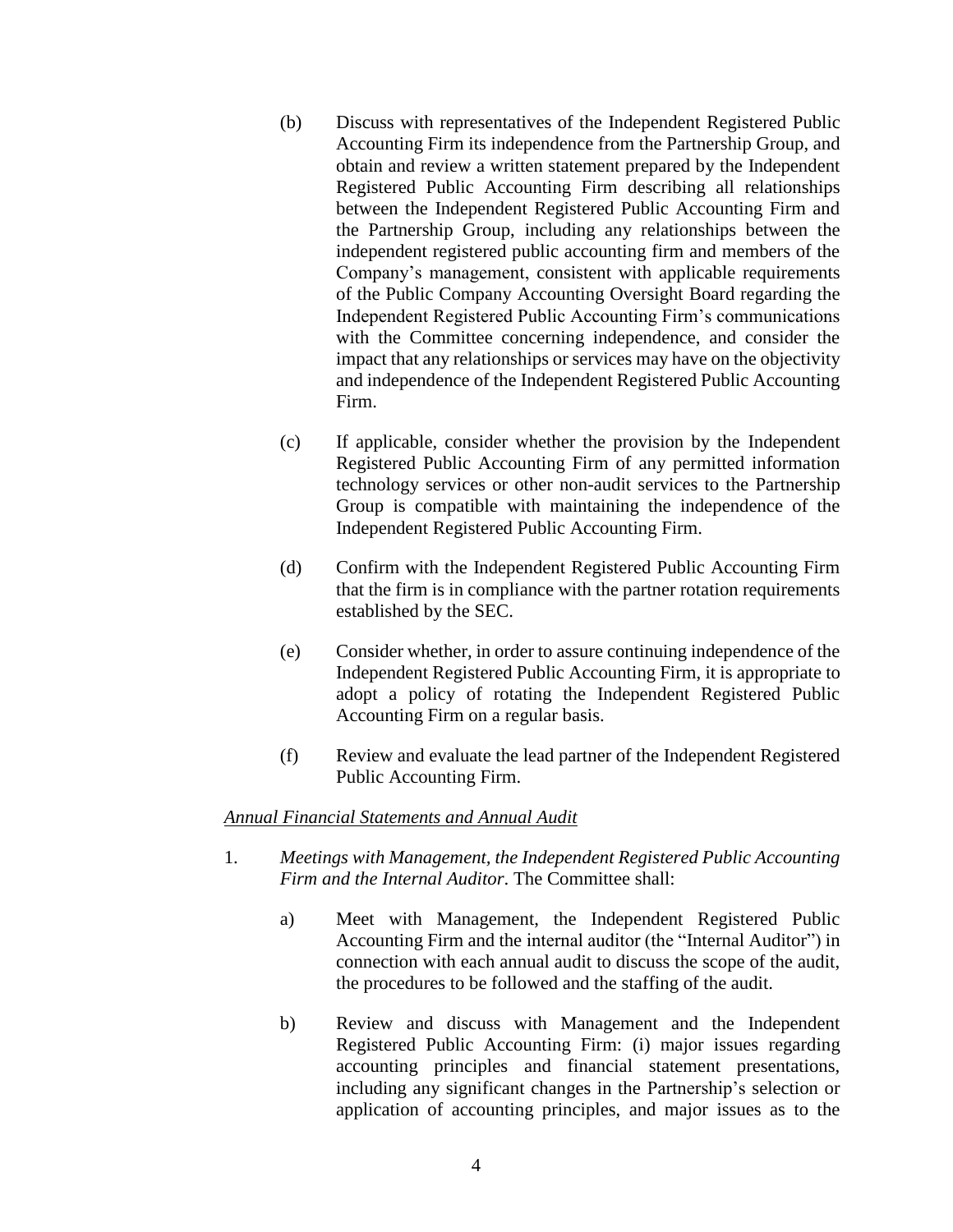adequacy of the Partnership's internal controls and any special audit steps adopted in light of material control deficiencies; (ii) any analyses prepared by Management or the Independent Registered Public Accounting Firm setting forth significant financial reporting issues and judgments made in connection with the preparation of the Partnership's financial statements, including analyses of the effects of alternative treatments of financial information within generally accepted accounting principles ("GAAP") on the Partnership's financial statements; and (iii) the effect of regulatory and accounting initiatives, as well as off-balance sheet structures, on the Partnership's financial statements.

- c) Review and discuss the annual audited financial statements with Management and the Independent Registered Public Accounting Firm, including the Partnership's disclosures under "Management's Discussion and Analysis of Financial Condition and Results of Operations."
- 2. *Separate Meetings with the Independent Registered Public Accounting Firm*. The Committee shall:
	- a) Review with the Independent Registered Public Accounting Firm any problems or difficulties the Independent Registered Public Accounting Firm may have encountered during the course of the audit work, including any restrictions on the scope of activities or access to required information or any significant disagreements with Management and Management's responses to such matters. Among the items that the Committee should consider reviewing with the Independent Registered Public Accounting Firm are: (i) any accounting adjustments that were noted or proposed by the Independent Registered Public Accounting Firm but were "passed" (as immaterial or otherwise); (ii) any communications between the audit team and the Independent Registered Public Accounting Firm's national office respecting auditing or accounting issues presented by the engagement; and (iii) any "management" or "internal control" letter issued, or proposed to be issued, by the Independent Registered Public Accounting Firm to the Partnership. The Committee shall obtain from the Independent Registered Public Accounting Firm assurances that Section 10A(b) of the Securities Exchange Act of 1934 has not been implicated. The review should also include discussion of the responsibilities, budget and staffing of the Partnership's internal audit function.
	- b) Discuss with the Independent Registered Public Accounting Firm the report that such firm is required to make to the Committee regarding: (i) all accounting policies and practices to be used that the Independent Registered Public Accounting Firm identifies as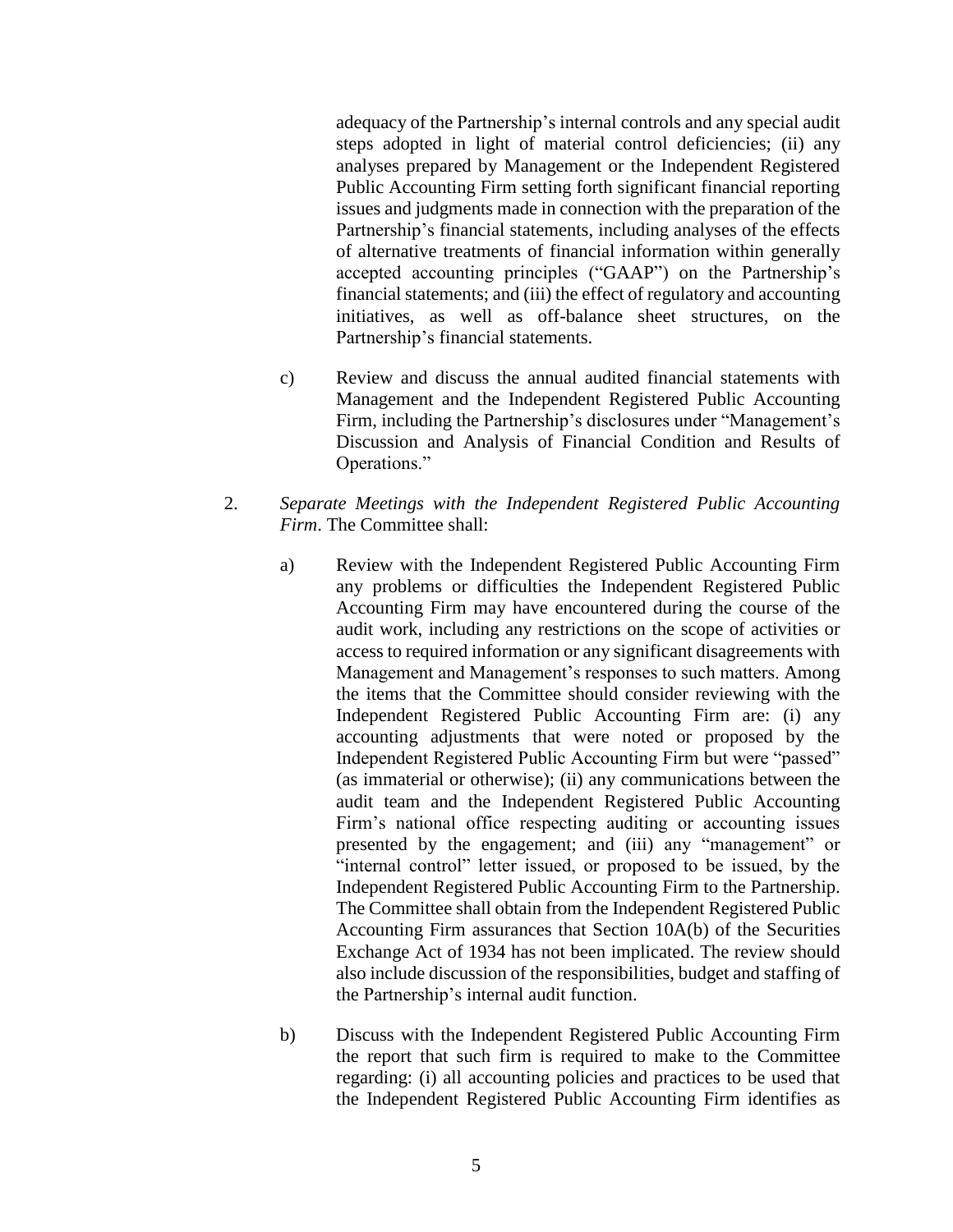critical; (ii) all alternative treatments of financial information within GAAP for policies and practices related to material items that have been discussed among Management and the Independent Registered Public Accounting Firm, including the ramifications of the use of such alternative disclosures and treatments, and the treatment preferred by the Independent Registered Public Accounting Firm; (iii) any "management" or "internal control" letter issued, or proposed to be issued, by the Independent Registered Public Accounting Firm, including a discussion of any "material weakness" or "significant deficiency" in the design or operation of internal control over financial reporting, and any steps taken to resolve the issue; and (iv) all other material written communications between the Independent Registered Public Accounting Firm and Management of the Partnership, such as any management letter, management representation letter, reports on observations and recommendations on internal control over financial reporting, the Independent Registered Public Accounting Firm's engagement letter, the Independent Registered Public Accounting Firm's independence letter, schedule of unadjusted audit differences and a listing of adjustments and classifications not recorded, if any.

- c) Discuss with the Independent Registered Public Accounting Firm any other matters required to be discussed by applicable auditing standards then in effect.
- 3. *Recommendation to Include Financial Statements in Annual Report*. The Committee shall, based on the review and discussions in paragraphs 1(c) and 2(c) of this "Annual Financial Statements and Annual Audit" Section, and based on the disclosures received from the Independent Registered Public Accounting Firm regarding its independence and discussions with representatives of the firm regarding such independence pursuant to subparagraph 3(b) of the "Interaction with the Independent Registered Public Accounting Firm" Section, determine whether to recommend to the Board that the audited financial statements be included in the Partnership's Annual Report on Form 10-K for the fiscal year subject to the audit.

#### *Quarterly Financial Statements*

1. *Meetings with Management and the Independent Registered Public Accounting Firm*. The Committee shall review and discuss the quarterly financial statements with Management and the Independent Registered Public Accounting Firm, including the Partnership's disclosures under "Management's Discussion and Analysis of Financial Condition and Results of Operations."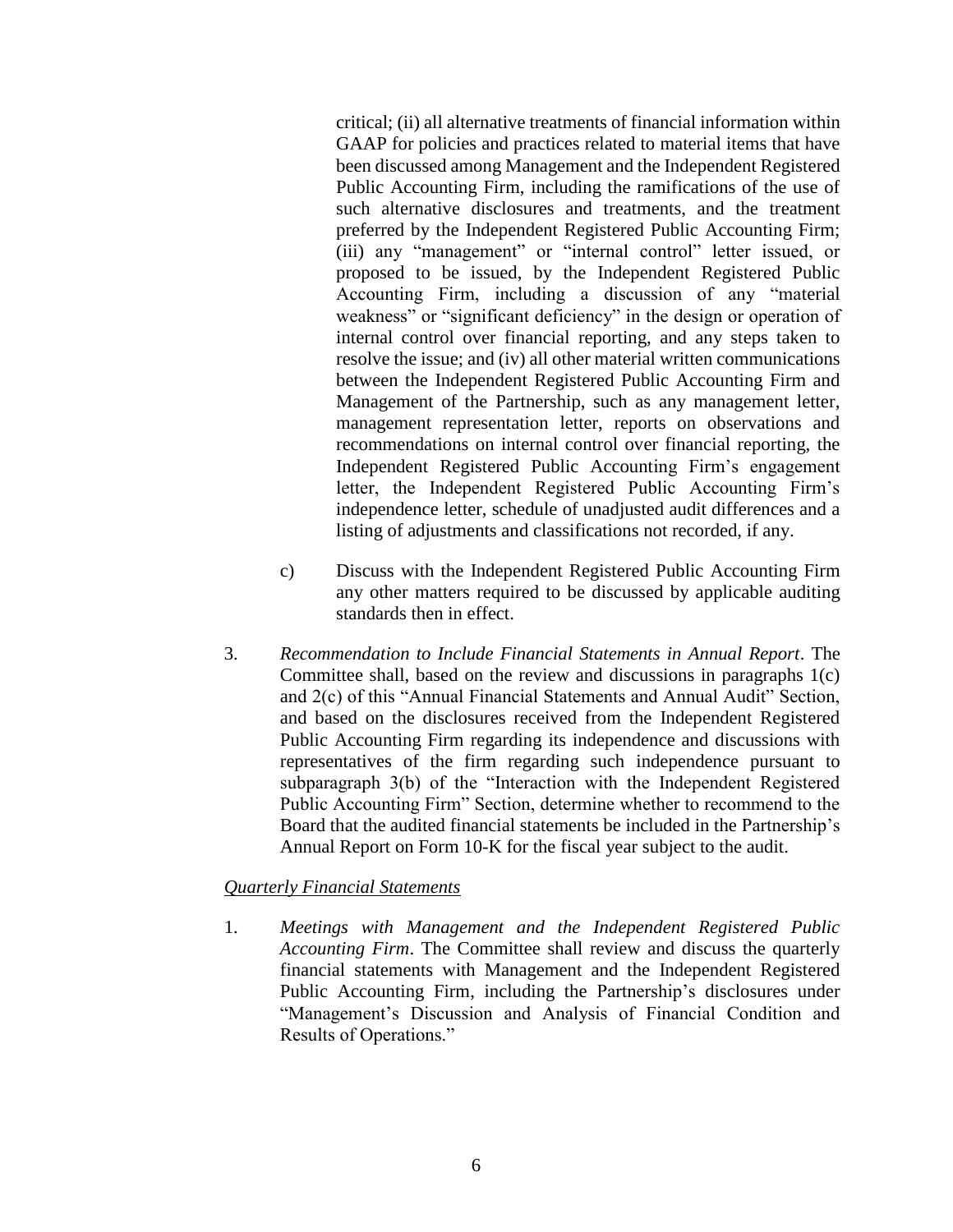### *Internal Audit*

- 1. *Appointment and Removal*. Each year, the Committee shall review and advise the Board on the selection and removal of the Internal Auditor.
- 2. *Performance*. Each year, the Committee shall review the activities and structure of the internal audit function.
- 3. *Separate Meetings with the Internal Auditor*. The Committee shall periodically meet separately with the Internal Auditor to discuss the responsibilities, budget and staffing of the Partnership's internal audit function and any issues that the Internal Auditor believes warrant the Committee's attention. In addition, the Committee shall discuss with the Internal Auditor any significant reports to Management prepared by the Internal Auditor and any responses from Management.

## *Other Powers and Responsibilities*

- 1. The Committee shall review with Management and the Independent Registered Public Accounting Firm the Partnership's earnings press releases (paying particular attention to any use of "pro forma" or "adjusted" non-GAAP information), as well as financial information and earnings guidance provided to analysts and rating agencies. Such discussions may be in general terms (i.e., discussion of the types of information to be disclosed and the types of presentations to be made).
- 2. The Committee shall receive reports from Management regarding, and review and discuss the adequacy and effectiveness of, the Partnership's disclosure controls and procedures
- 3. The Committee shall discuss with Management and the Independent Registered Public Accounting Firm any correspondence from or with regulators or governmental agencies, any employee complaints or any published reports that raise material issues regarding the Partnership's financial statements, financial reporting process, accounting policies or internal audit function.
- 4. The Committee shall discuss with the Company's General Counsel or outside counsel any legal matters brought to the Committee's attention that could reasonably be expected to have a material impact on the Partnership's financial statements.
- 5. The Committee shall request assurances from Management, the Independent Registered Public Accounting Firm and the Partnership's Internal Auditors that any foreign subsidiaries and/or foreign affiliated entities, if any, are in conformity with applicable legal requirements, including disclosure of affiliated party transactions.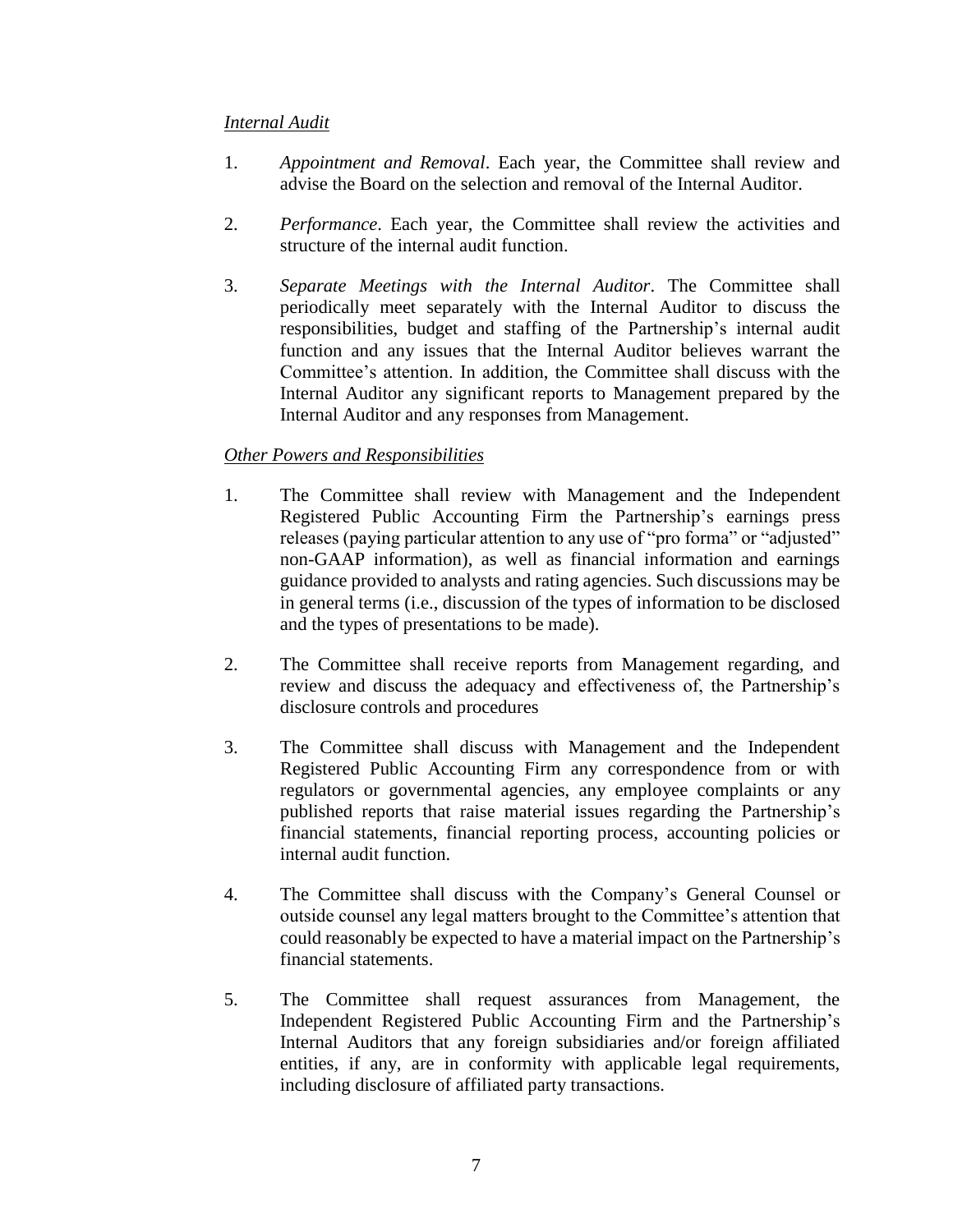- 6. The Committee shall meet separately with Management on a periodic basis to discuss matters related to the Partnership's internal control over financial reporting and other matters related to the Partnership's internal audit function.
- 7. The Committee shall review and discuss with Management and the Independent Registered Public Accounting Firm the Partnership's report on internal control over financial reporting prior to filing the Partnership's Annual Report on Form 10-K.
- 8. The Committee shall discuss with Management the Partnership Group's guidelines and policies with respect to risk assessment and risk management. In addition, the Committee shall discuss with Management the Partnership's significant financial risk exposures and the actions Management has taken to monitor and control such exposures.
- 9. The Committee shall set clear hiring policies for employees or former employees of the Independent Registered Public Accounting Firm.
- 10. The Committee shall establish procedures for the receipt, retention and treatment of complaints received by the Partnership Group regarding accounting, internal accounting controls or auditing matters. The Committee shall also establish procedures for the confidential and anonymous submission by employees of the Partnership Group of concerns regarding questionable accounting or auditing matters.
- 11. The Committee shall establish procedures for the receipt, retention and treatment of complaints received by the Partnership Group regarding potential violations of applicable laws, rules and regulations or of the Partnership Group's codes, policies and procedures. The Committee shall also establish procedures for the confidential and anonymous submission by employees of the Partnership Group of concerns regarding questionable compliance matters.
- 12. The Committee shall review at least annually with the Company's General Counsel, if any, or outside counsel, the Code of Business Conduct and Ethics and its enforcement.
- 13. The Committee shall review at least annually with the Company's General Counsel, if any, or outside counsel, the Financial Code of Ethics and its enforcement.
- 14. The Committee shall review annually the adequacy and succession planning of the Partnership Group's accounting and financial personnel.
- 15. The Committee shall review disclosures by the Company's Chief Executive Officer and Chief Financial Officer during their certification process for the Partnership's Annual Report on Form 10-K and Quarterly Reports on Form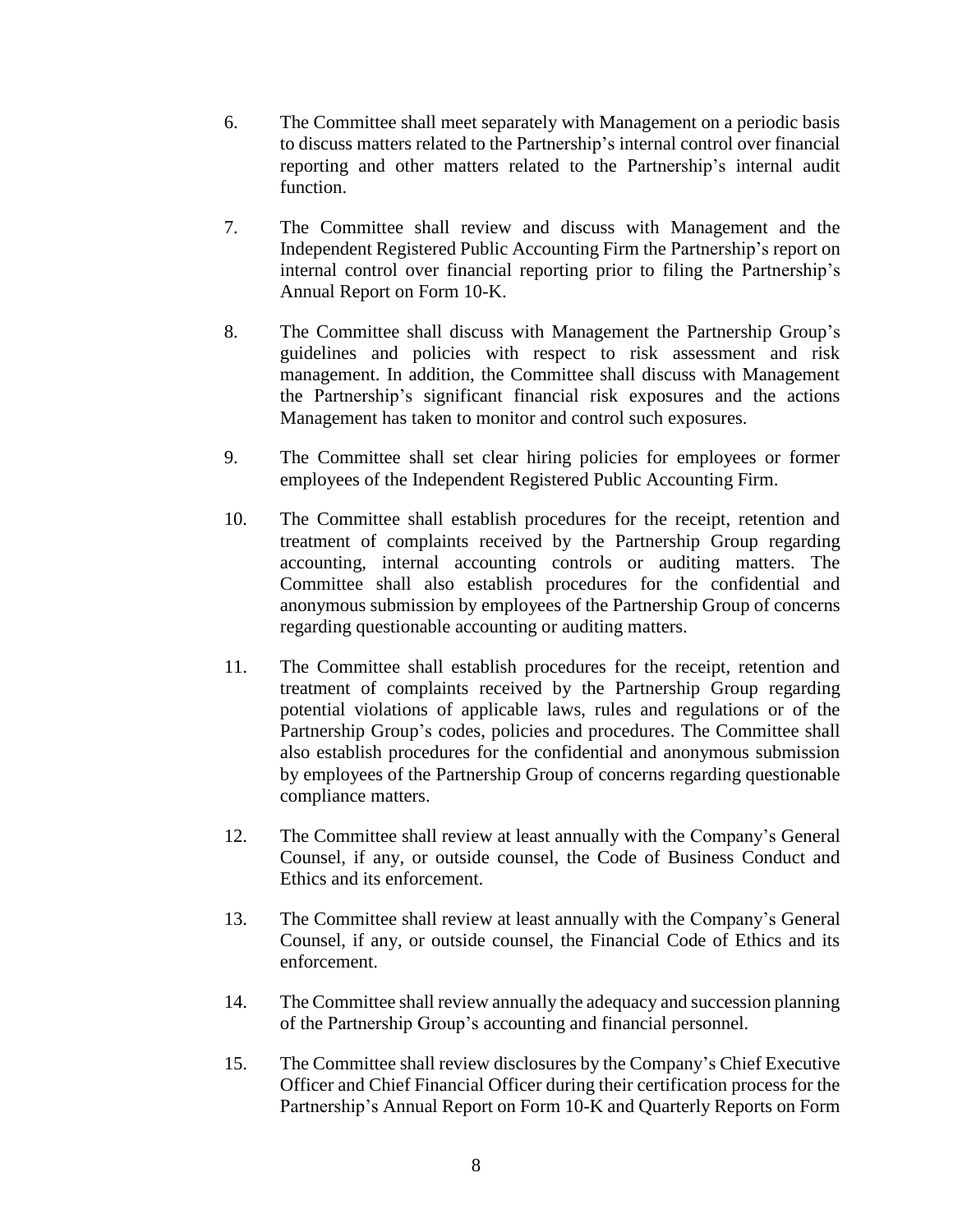10-Q about any significant deficiencies in the design or operation of internal controls or material weaknesses therein.

- 16. The Committee shall approve or disapprove, as the case may be, any matters regarding the business and affairs of the Company and the Partnership required to be considered by, or submitted to, the Committee pursuant to the terms of the Partnership's Agreement of Limited Partnership (as may be amended from time to time).
- 17. The Committee shall perform other specific duties and functions in accordance with the Company's Limited Liability Company Agreement (as may be amended from time to time).

## **IV. Procedures**

A. *Meetings*. The Committee shall meet at the call of its Chairman, two or more members of the Committee or the Chairman of the Board. The Committee shall meet on at least a quarterly basis (prior to the filing of the Partnership's Quarterly Reports on Form 10-Q and Annual Report on Form 10-K with the SEC) and may meet more frequently as circumstances dictate. Meetings of the Committee may be in person, by conference call or by unanimous written consent, unless otherwise set forth in the Company's Limited Liability Company Agreement (as may be amended from time to time). Meetings of the Committee shall be held at such time and place, and upon such notice, as its Chairman may from time to time determine. The Committee shall keep such records of its meetings as it deems appropriate.

Meetings may, at the discretion of the Committee, include non-independent directors, members of Management, independent advisors and consultants, representatives of the Independent Registered Public Accounting Firm, the Internal Auditor, any other financial personnel employed or retained by the Partnership Group or any other persons whose presence the Committee believes to be necessary or appropriate. Those in attendance may observe meetings of the Committee, but shall not participate in any discussion or deliberation unless invited to do so by the Committee, and in any event shall not be entitled to vote. Notwithstanding the foregoing, the Committee may also exclude from its meetings any persons it deems appropriate, including, but not limited to, any director who is not a member of the Committee.

- B. *Quorum and Approval*. A majority of the Committee's members shall constitute a quorum. The Committee shall act on the affirmative vote of a majority of members present at a meeting at which a quorum is present. The Committee may also act by unanimous written consent in lieu of a meeting.
- C. *Rules*. The Committee may determine additional rules and procedures, including designation of a Chair pro tempore in the absence of its Chairman and designation of a secretary of the Committee at any meeting thereof.